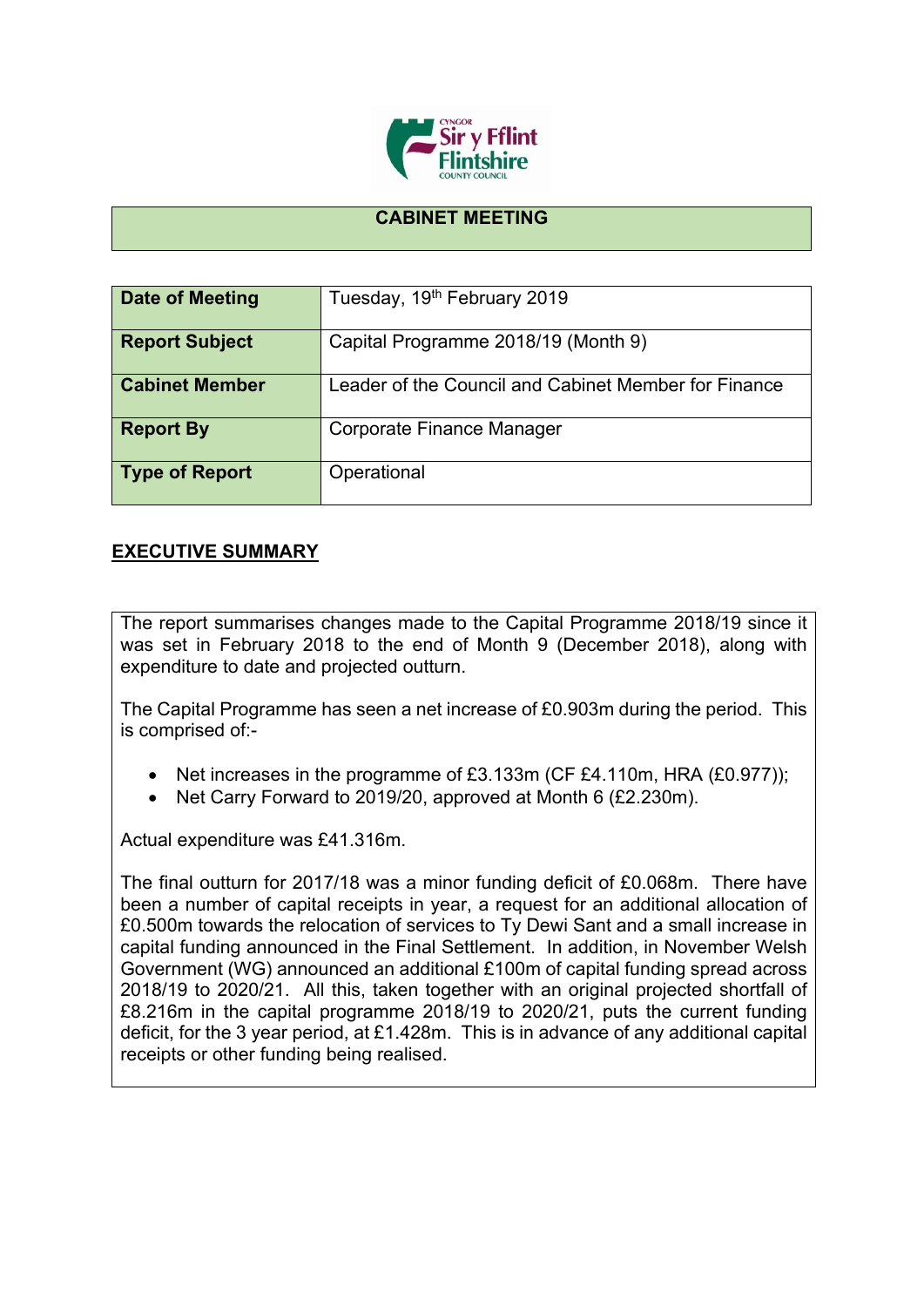|     | <b>RECOMMENDATIONS</b>                                                                                                                                               |
|-----|----------------------------------------------------------------------------------------------------------------------------------------------------------------------|
| (1) | Cabinet are requested to approve the overall report.                                                                                                                 |
| (2) | Cabinet are requested to approve the carry forward adjustments set out at<br>1.12.                                                                                   |
| (3) | Cabinet are requested to approve the funding of the Schools Connectivity<br>and Mount Pleasant Road layby from the current Headroom provision as set<br>out in 1.16. |

## **REPORT DETAILS**

| 1.00 | <b>EXPLAINING THE MONTH 6 CAPITAL PROGRAMME MONITORING</b><br><b>POSITION-2018/19</b>                                                                                                                         |               |                 |         |                             |                |             |               |
|------|---------------------------------------------------------------------------------------------------------------------------------------------------------------------------------------------------------------|---------------|-----------------|---------|-----------------------------|----------------|-------------|---------------|
|      | <b>Background</b>                                                                                                                                                                                             |               |                 |         |                             |                |             |               |
| 1.01 | The Council approved a Council Fund (CF) capital programme of £23.773m<br>and a Housing Revenue Account (HRA) capital programme of £36.496m for<br>2018/19 at its meeting of 20 <sup>th</sup> February, 2018. |               |                 |         |                             |                |             |               |
| 1.02 | For presentational purposes the capital programme is shown as a whole,<br>with sub-totals for the Council Fund and HRA. In reality the HRA<br>programme is ring fenced and can only be used for HRA purposes. |               |                 |         |                             |                |             |               |
|      | <b>Changes since Budget approval</b>                                                                                                                                                                          |               |                 |         |                             |                |             |               |
| 1.03 | Table 1 below sets out how the programme has changed during 2018/19.<br>More detailed cumulative information relating to each Portfolio is provided<br>in Appendix A:-<br>Table 1<br><b>REVISED PROGRAMME</b> | Original      | Carry           |         | 2018/19 Previously Reported |                | Changes -   | Revised       |
|      |                                                                                                                                                                                                               | <b>Budget</b> | Forward         | Changes | Carry                       | <b>Savings</b> | This Period | <b>Budget</b> |
|      |                                                                                                                                                                                                               | 2018/19       | from<br>2017/18 |         | Forward to<br>2019/20       |                |             | 2018/19       |
|      |                                                                                                                                                                                                               | £m            | £m              | £m      | £m                          | £m             | £m          | £m            |
|      | People & Resources                                                                                                                                                                                            | 0.250         | 0.233           | 0       | 0                           | $\mathbf{0}$   | 0           | 0.483         |
|      | Governance                                                                                                                                                                                                    | 0.408         | 0.068           | 0       | 0                           | 0              | 0           | 0.476         |
|      | Education & Youth                                                                                                                                                                                             | 17.000        | 0.385           | 0.130   | (1.660)                     | 0              | 1.299       | 17.154        |
|      | Social Care                                                                                                                                                                                                   | 1.955         | 2.168           | 0       | 0                           | 0              | 0           | 4.123         |
|      | Planning, Environment & Economy                                                                                                                                                                               | 0             | 0.664           | 0.226   | (0.570)                     | 0              | 0.184       | 0.504         |
|      | Streetscene & Transportation                                                                                                                                                                                  | 1.100         | 2.845           | 8.217   | 0                           | 0              | 1.680       | 13.842        |
|      | <b>Strategic Programmes</b>                                                                                                                                                                                   | 0.660         | 0.453           | 1.901   | (0.074)                     | 0              | 0.301       | 3.241         |
|      | Housing & Assets                                                                                                                                                                                              | 2.400         | 0.889           | 0.466   | 0                           | 0              | 0.646       | 4.401         |
|      | <b>Council Fund Total</b>                                                                                                                                                                                     | 23.773        | 7.705           | 10.940  | (2.304)                     | 0.000          | 4.110       | 44.224        |
|      | <b>HRA Total</b>                                                                                                                                                                                              | 36.496        | 0.000           | (8.551) | 0.000                       | 0.000          | (0.977)     | 26.968        |
|      | Programme Total                                                                                                                                                                                               | 60.269        | 7.705           | 2.389   | (2.304)                     | 0.000          | 3.133       | 71.192        |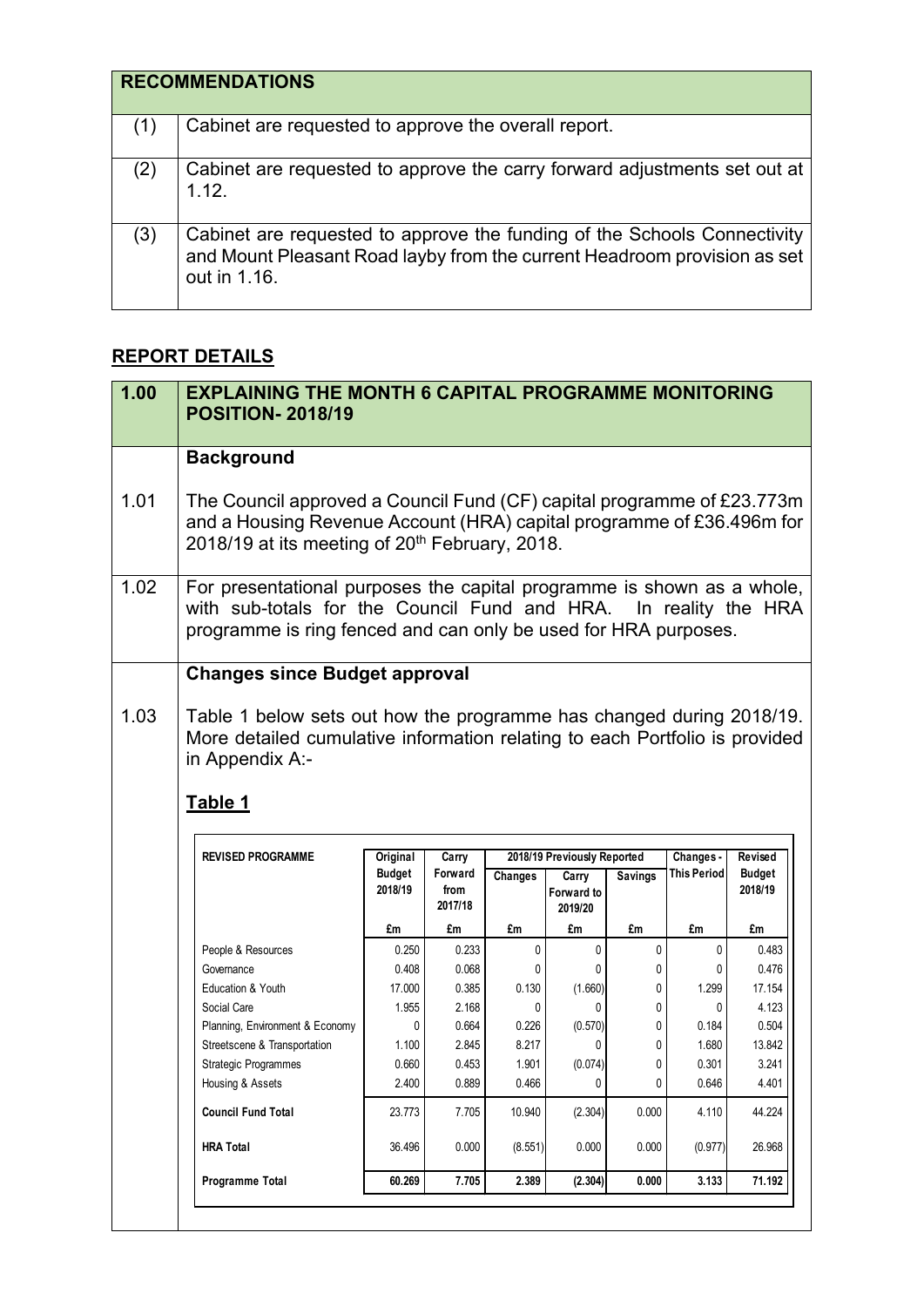|      | <b>Carry Forward from 2017/18</b>                                                                                                                                                                                                                   |              |                             |
|------|-----------------------------------------------------------------------------------------------------------------------------------------------------------------------------------------------------------------------------------------------------|--------------|-----------------------------|
| 1.04 | Carry forward sums from 2017/18 to 2018/19, totalling £7.705m (CF<br>£7.705m, HRA £0.000m), were approved as a result of the quarterly<br>monitoring reports presented to Cabinet during 2017/18.                                                   |              |                             |
|      | <b>Changes during this period</b>                                                                                                                                                                                                                   |              |                             |
| 1.05 | Funding changes during this period have resulted in a net increase in the<br>programme total of £3.133m (CF £4.110m, HRA (£0.977m)). A summary of<br>the changes, detailing major items, is shown in Table 2 below:-                                |              |                             |
|      | Table 2                                                                                                                                                                                                                                             |              |                             |
|      | <b>CHANGES DURING THIS PERIOD</b>                                                                                                                                                                                                                   |              |                             |
|      | <b>COUNCIL FUND</b>                                                                                                                                                                                                                                 | Para         | £m                          |
|      | Increases<br><b>Local Transport Grant</b>                                                                                                                                                                                                           | 1.06         | 1.680                       |
|      | School Modernisation<br>Affordable Housing                                                                                                                                                                                                          | 1.07<br>1.08 | 0.998<br>0.520              |
|      | Leisure Centres - Jade Jones Pavilion<br>Other Aggregate Increases                                                                                                                                                                                  | 1.09         | 0.301<br>0.671<br>4.170     |
|      | <b>Decreases</b>                                                                                                                                                                                                                                    |              | (0.060)                     |
|      | Other Aggregate Decreases                                                                                                                                                                                                                           |              | (0.060)                     |
|      | <b>Total</b>                                                                                                                                                                                                                                        |              | 4.110                       |
|      | HRA<br>Increases                                                                                                                                                                                                                                    |              |                             |
|      | Other Aggregate Increases                                                                                                                                                                                                                           |              | 0.000<br>0.000              |
|      | <b>Decreases</b><br><b>SHARP</b><br>Other Aggregate Decreases                                                                                                                                                                                       | 1.10         | (0.977)<br>0.000<br>(0.977) |
|      | <b>Total</b>                                                                                                                                                                                                                                        |              | (0.977)                     |
| 1.06 | Additional grant funding has been received from WG for transport related                                                                                                                                                                            |              |                             |
|      | schemes, including Cycling Links in Deeside Industrial Park (£1.008m),<br>Access to Employment Opportunities (£.0350m) and A548/Parkway<br>Junction (£0.348m), together with a reduction in funding for Electronic<br>Ticketing Machines (£0.204m). |              |                             |
| 1.07 | Regarding School Modernisation, £0.600m of WG grant funding for Phase<br>2 of the works at Connah's Quay High School and £0.398m of Prudential<br>Borrowing to fund retention payments relating to Ysgol Trefynnon.                                 |              |                             |
| 1.08 | Introduction of Prudential Borrowing funding to meet the loan payments                                                                                                                                                                              |              |                             |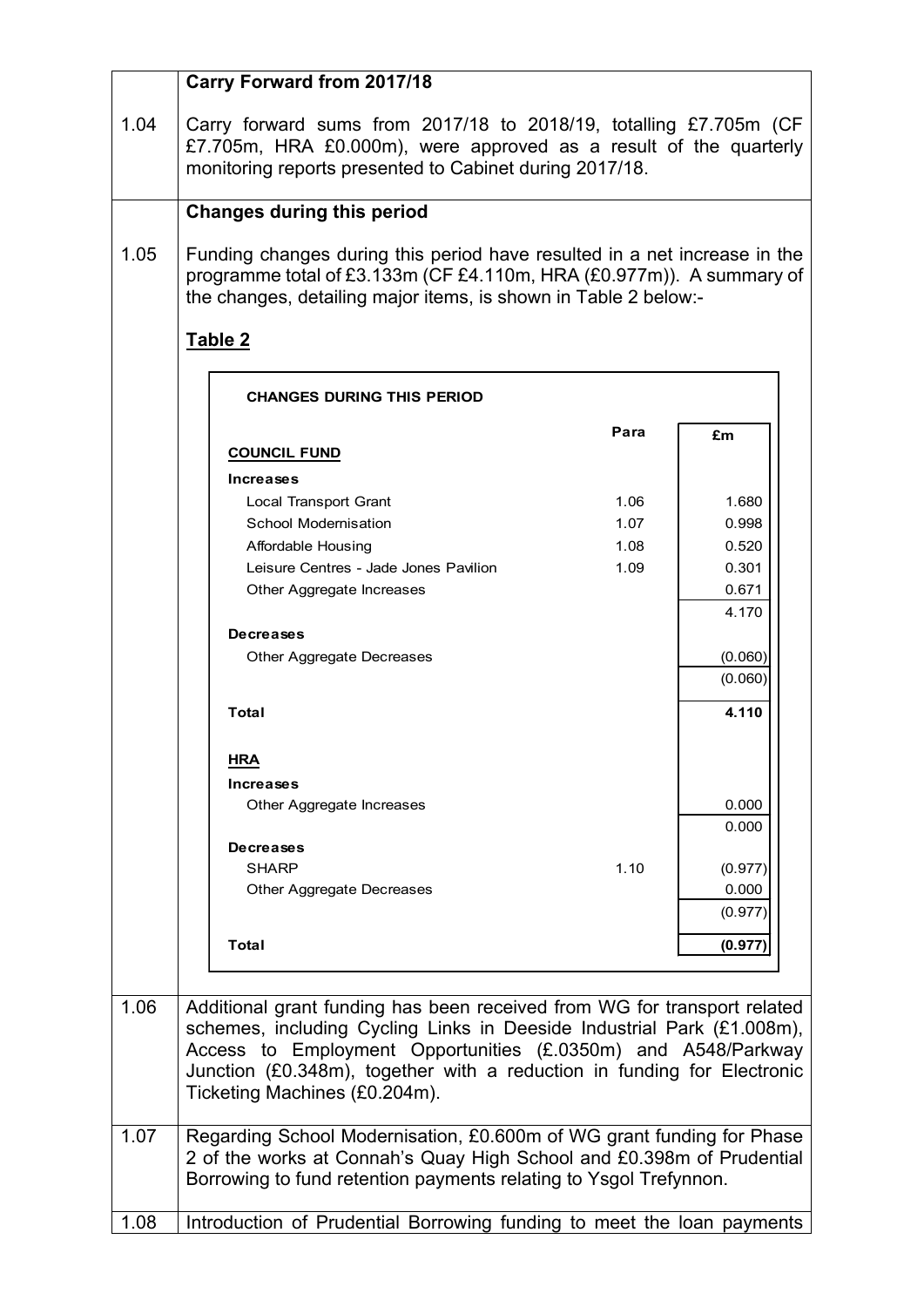|      | between the Council and NEW Homes.                                                                                                                                                                                                                                                                                                                                                                                                     |                          |                                  |                       |                      |                             |  |
|------|----------------------------------------------------------------------------------------------------------------------------------------------------------------------------------------------------------------------------------------------------------------------------------------------------------------------------------------------------------------------------------------------------------------------------------------|--------------------------|----------------------------------|-----------------------|----------------------|-----------------------------|--|
| 1.09 | At its meeting on 18th July 2017, Cabinet approved additional expenditure<br>on new health & fitness facilities and changing spaces at both Mold Leisure<br>Centre and Jade Jones Pavilion in order to assist Aura Leisure & Libraries<br>ADM in generating additional income. This is to be funded from Prudential<br>Borrowing but offset by a reduction in the funding provided to Aura, resulting<br>in a nil cost to the Council. |                          |                                  |                       |                      |                             |  |
| 1.10 | As schemes are developed some are unlikely to begin until late in the year,<br>therefore the need to Prudentially Borrow within the SHARP programme has<br>been reduced as the budget is re-aligned to match projected actual<br>expenditure.                                                                                                                                                                                          |                          |                                  |                       |                      |                             |  |
|      | <b>Capital Expenditure compared to Budget</b>                                                                                                                                                                                                                                                                                                                                                                                          |                          |                                  |                       |                      |                             |  |
| 1.11 | Expenditure as at Month 9, across the whole of the capital programme was<br>£41.316m. The breakdown of expenditure is analysed in Table 3, along with<br>the percentage spend against budget. This shows that 58.03% of the<br>budget has been spent (CF 55.30%, HRA 62.52%). Corresponding figures<br>for Month 9 2017/18 were 62.79% (CF 52.14%, HRA 73.90%).                                                                        |                          |                                  |                       |                      |                             |  |
|      | other adjustments) of £1.296m on the Council Fund and a break even<br>position on the HRA.<br>Table 3                                                                                                                                                                                                                                                                                                                                  |                          |                                  |                       |                      |                             |  |
|      | <b>EXPENDITURE</b>                                                                                                                                                                                                                                                                                                                                                                                                                     | Revised<br><b>Budget</b> | Cumulative<br><b>Expenditure</b> | Percentage<br>Spend v | Projected<br>Outturn | Variance<br><b>Budget v</b> |  |
|      |                                                                                                                                                                                                                                                                                                                                                                                                                                        |                          | Month 9                          | <b>Budget</b>         |                      | Outturn<br>(Under)/Over     |  |
|      |                                                                                                                                                                                                                                                                                                                                                                                                                                        | £m                       | £m                               | %                     | £m                   | £m                          |  |
|      | People & Resources                                                                                                                                                                                                                                                                                                                                                                                                                     | 0.483                    | $\mathbf{0}$                     | 0.00                  | 0.483                | 0                           |  |
|      | Governance                                                                                                                                                                                                                                                                                                                                                                                                                             | 0.476                    | 0.059                            | 12.46                 | 0.476                | 0                           |  |
|      | <b>Education &amp; Youth</b>                                                                                                                                                                                                                                                                                                                                                                                                           | 17.154                   | 11.260                           | 65.64                 | 17.004               | (0.150)                     |  |
|      | Social Care                                                                                                                                                                                                                                                                                                                                                                                                                            | 4.123                    | 1.764                            | 42.79                 | 3.943                | (0.180)                     |  |
|      | Planning, Environment & Economy                                                                                                                                                                                                                                                                                                                                                                                                        | 0.504                    | 0.474                            | 93.98                 | 0.523                | 0.019                       |  |
|      | Streetscene & Transportation                                                                                                                                                                                                                                                                                                                                                                                                           | 13.842                   | 5.325                            | 38.47                 | 12.957               | (0.885)                     |  |
|      | <b>Strategic Programmes</b>                                                                                                                                                                                                                                                                                                                                                                                                            | 3.241                    | 2.717                            | 83.84                 | 3.241                | 0                           |  |
|      | Housing & Assets<br><b>Council Fund Total</b>                                                                                                                                                                                                                                                                                                                                                                                          | 4.401<br>44.224          | 2.857<br>24.457                  | 64.93<br>55.30        | 4.301<br>42.928      | (0.100)<br>(1.296)          |  |
|      |                                                                                                                                                                                                                                                                                                                                                                                                                                        |                          |                                  |                       |                      |                             |  |
|      | Buy Back / Strategic Acquisition                                                                                                                                                                                                                                                                                                                                                                                                       | 0.500                    | 0.415                            | 83.06                 | 0.500                | 0                           |  |
|      | <b>Disabled Adaptations</b>                                                                                                                                                                                                                                                                                                                                                                                                            | 1.051                    | 0.512                            | 48.68                 | 1.051                | 0                           |  |
|      | <b>Energy Schemes</b>                                                                                                                                                                                                                                                                                                                                                                                                                  | 0.357                    | 0.206                            | 57.66                 | 0.357                | 0<br>0                      |  |
|      | Major Works<br><b>Accelerated Programmes</b>                                                                                                                                                                                                                                                                                                                                                                                           | 1.855<br>0.714           | 1.537<br>0.531                   | 82.83<br>74.32        | 1.855<br>0.714       | 0                           |  |
|      | WHQS Improvements                                                                                                                                                                                                                                                                                                                                                                                                                      | 18.289                   | 11.124                           | 60.82                 | 18.289               | 0                           |  |
|      | SHARP Programme                                                                                                                                                                                                                                                                                                                                                                                                                        | 4.202                    | 2.535                            | 60.34                 | 4.202                |                             |  |
|      | <b>Housing Revenue Account Total</b>                                                                                                                                                                                                                                                                                                                                                                                                   | 26.968                   | 16.859                           | 62.52                 | 26.968               | 0.000                       |  |
|      | Programme Total                                                                                                                                                                                                                                                                                                                                                                                                                        | 71.192                   | 41.316                           | 58.03                 | 69.896               | (1.296)                     |  |
|      |                                                                                                                                                                                                                                                                                                                                                                                                                                        |                          |                                  |                       |                      |                             |  |
| 1.13 | Details of the variances for individual programme areas are listed in                                                                                                                                                                                                                                                                                                                                                                  |                          |                                  |                       |                      |                             |  |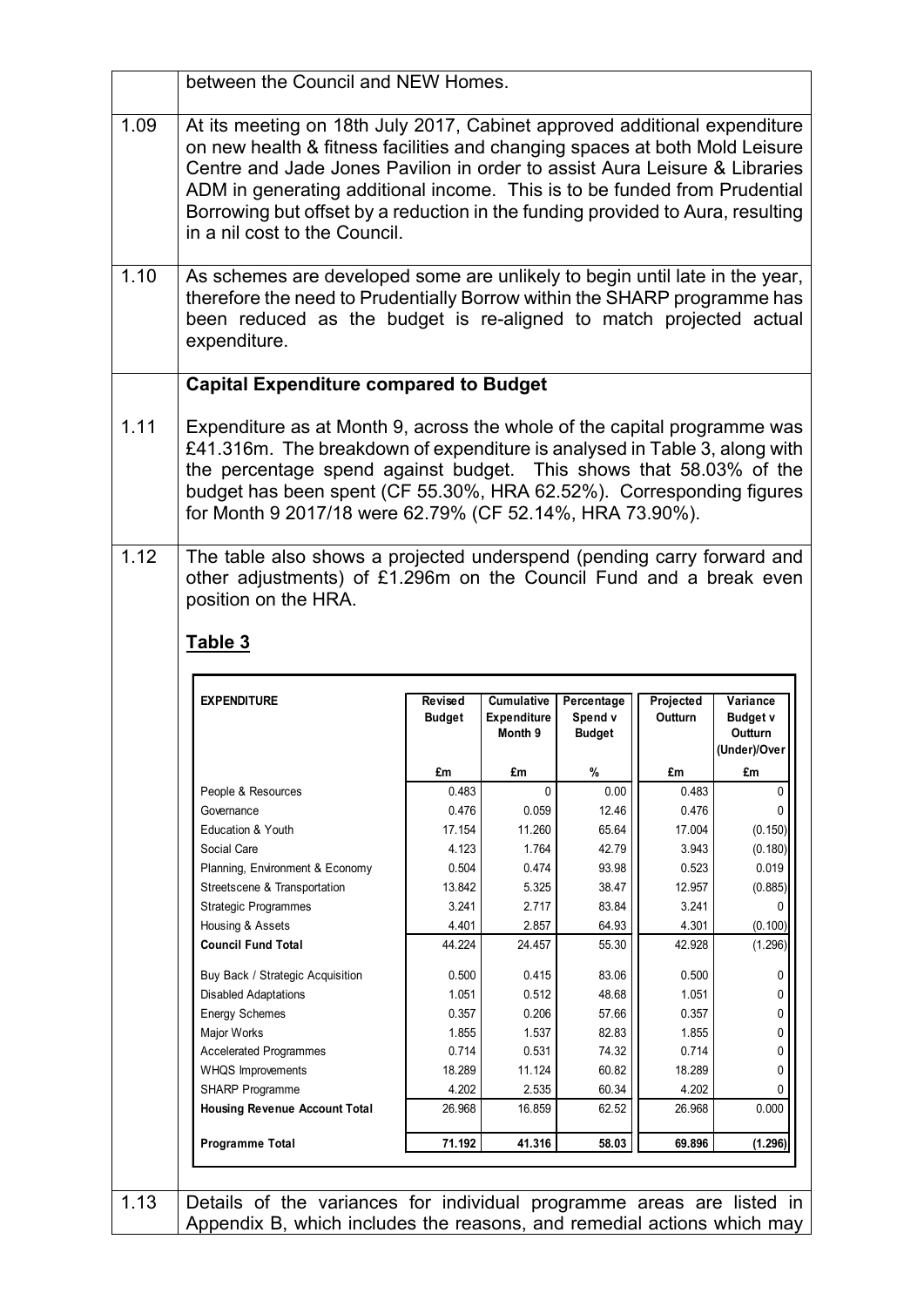|      | be required, where those variances exceed +/- 10% of the revised budget.<br>In addition, where carry forward into 2019/20 has been identified, this is also<br>included in the narrative.                                                                                                                                                                                                                                                                                                                                                                                                                                                  |         |                |          |                                       |                                  |                                                    |  |
|------|--------------------------------------------------------------------------------------------------------------------------------------------------------------------------------------------------------------------------------------------------------------------------------------------------------------------------------------------------------------------------------------------------------------------------------------------------------------------------------------------------------------------------------------------------------------------------------------------------------------------------------------------|---------|----------------|----------|---------------------------------------|----------------------------------|----------------------------------------------------|--|
| 1.14 | <b>Carry Forward into 2019/20</b><br>During the quarter carry forward of £1.815m (all CF) has been identified<br>which reflects reviewed spending plans across all programme areas; these<br>committed amounts have been identified as now required to meet the cost<br>of programme works and/or retention payments in 2019/20.<br>In some<br>circumstances amounts which have previously been identified as carry<br>forward are reversed as it becomes clear that the expenditure is going to be<br>incurred in the current financial year, this is the case with Education & Youth<br>below.                                           |         |                |          |                                       |                                  |                                                    |  |
| 1.15 | Information relating to each programme area is contained in Appendix B and<br>summarised in Table 4 below:-<br>Table 4                                                                                                                                                                                                                                                                                                                                                                                                                                                                                                                     |         |                |          |                                       |                                  |                                                    |  |
|      |                                                                                                                                                                                                                                                                                                                                                                                                                                                                                                                                                                                                                                            |         |                |          |                                       |                                  | <b>Total</b>                                       |  |
|      | <b>CARRY FORWARD INTO</b>                                                                                                                                                                                                                                                                                                                                                                                                                                                                                                                                                                                                                  | Month 4 | Month 6        | Reversed | Sub Total                             | Month 9                          |                                                    |  |
|      | 2019/20                                                                                                                                                                                                                                                                                                                                                                                                                                                                                                                                                                                                                                    | £m      | £m             | £m       | £m                                    |                                  | £m                                                 |  |
|      | Education & Youth<br>Social Care<br>Planning, Environment & Economy<br>Streetscene & Transportation<br><b>Strategic Programmes</b><br>Housing & Assets                                                                                                                                                                                                                                                                                                                                                                                                                                                                                     | 0.074   | 1.676<br>0.570 | (0.016)  | 1.660<br>0.570<br>0<br>0.074<br>0.000 | 0.150<br>0.580<br>0.885<br>0.200 | 1.810<br>0.580<br>0.570<br>0.885<br>0.074<br>0.200 |  |
|      | <b>Council Fund</b>                                                                                                                                                                                                                                                                                                                                                                                                                                                                                                                                                                                                                        | 0.074   | 2.246          | (0.016)  | 2.304                                 | 1.815                            | 4.119                                              |  |
|      | <b>Housing Revenue Account</b>                                                                                                                                                                                                                                                                                                                                                                                                                                                                                                                                                                                                             | 0.000   | 0.000          | 0.000    | 0.000                                 | 0.000                            | 0.000                                              |  |
|      | <b>TOTAL</b>                                                                                                                                                                                                                                                                                                                                                                                                                                                                                                                                                                                                                               | 0.074   | 2.246          | (0.016)  | 2.304                                 | 1.815                            | 4.119                                              |  |
| 1.16 | <b>Additional Allocations</b><br>Additional allocations have been identified in the programme in this quarter<br>as follows:<br>First phase of School Connectivity works - £0.130m. Partially funded<br>by WG, a bid for further resources in 2019/20 to complete the project<br>will be recommended to Council.<br>Provision of layby - £0.040m. Approval had previously been granted<br>for a car park at Mount Pleasant Road, Buckley. This was now<br>considered inappropriate but an alternative option has been<br>accepted.<br>Both of these amounts can be funded from within the current Headroom<br>provision.<br><b>Savings</b> |         |                |          |                                       |                                  |                                                    |  |
|      |                                                                                                                                                                                                                                                                                                                                                                                                                                                                                                                                                                                                                                            |         |                |          |                                       |                                  |                                                    |  |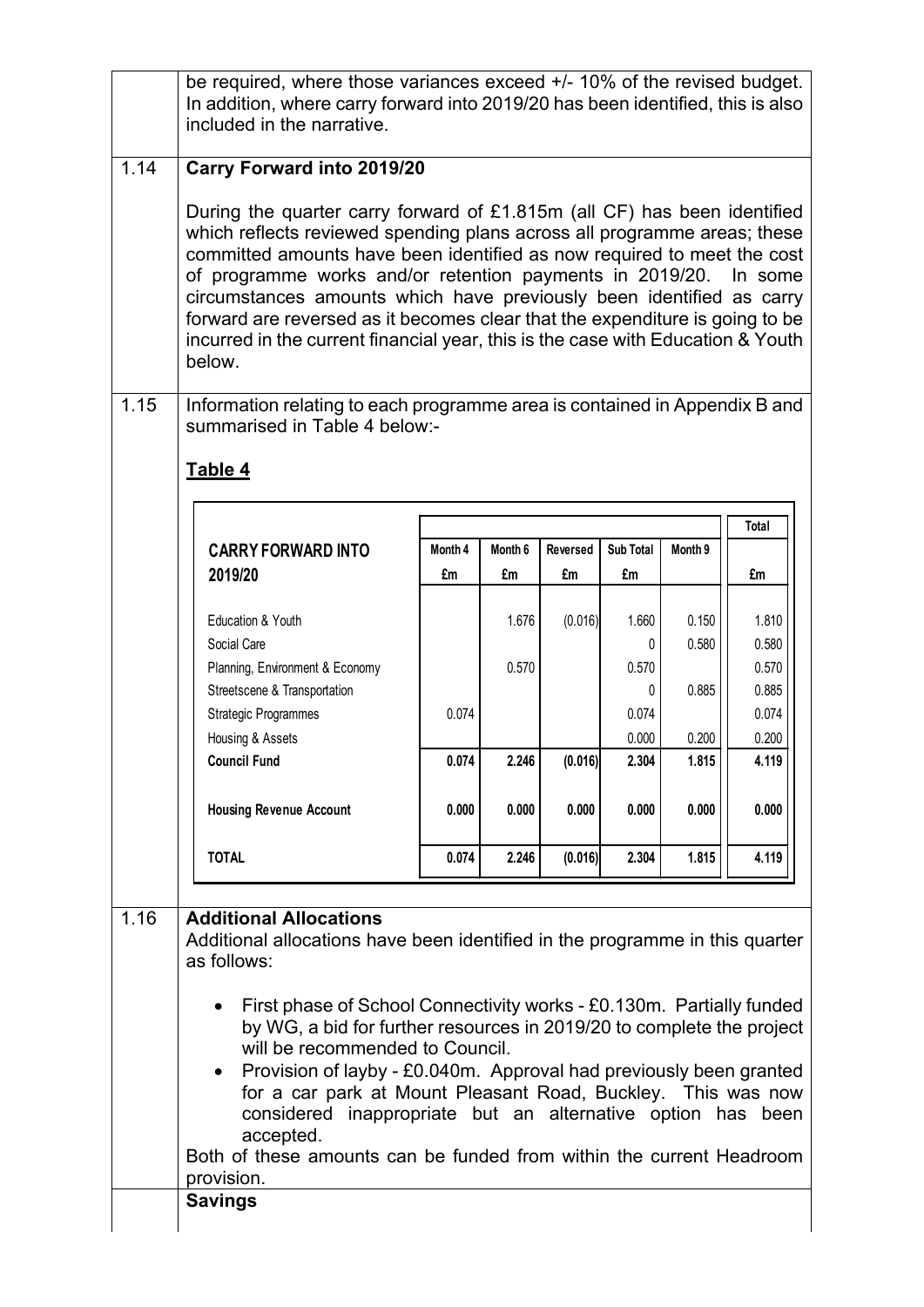| 1.17 | No savings have been identified in the programme in this quarter.                                                                                                                                                                                                                                             |                    |                |  |  |  |
|------|---------------------------------------------------------------------------------------------------------------------------------------------------------------------------------------------------------------------------------------------------------------------------------------------------------------|--------------------|----------------|--|--|--|
|      | <b>Funding of 2018/19 Approved Schemes</b>                                                                                                                                                                                                                                                                    |                    |                |  |  |  |
| 1.18 | The position at Month 9 is summarised in Table 5 below:-                                                                                                                                                                                                                                                      |                    |                |  |  |  |
|      | Table 5                                                                                                                                                                                                                                                                                                       |                    |                |  |  |  |
|      |                                                                                                                                                                                                                                                                                                               |                    |                |  |  |  |
|      | <b>FUNDING OF APPROVED SCHEMES</b>                                                                                                                                                                                                                                                                            |                    |                |  |  |  |
|      |                                                                                                                                                                                                                                                                                                               | £m                 | £m             |  |  |  |
|      | Capital Receipts Available as at 31/03/18                                                                                                                                                                                                                                                                     |                    | (7.637)        |  |  |  |
|      | <b>Carry Forward Funding</b>                                                                                                                                                                                                                                                                                  |                    | 7.705<br>0.068 |  |  |  |
|      |                                                                                                                                                                                                                                                                                                               |                    |                |  |  |  |
|      | <b>Increases</b>                                                                                                                                                                                                                                                                                              |                    |                |  |  |  |
|      | Shortfall in 2018/19 to 2020/21 budget<br>Additional allocation to Unity House                                                                                                                                                                                                                                | 8.216<br>0.500     | 8.716          |  |  |  |
|      |                                                                                                                                                                                                                                                                                                               |                    |                |  |  |  |
|      | <b>Decreases</b>                                                                                                                                                                                                                                                                                              |                    |                |  |  |  |
|      | Actual In year receipts<br>Provisional Settlement - £0.070m pa                                                                                                                                                                                                                                                | (2.630)            |                |  |  |  |
|      | Additional GCG - 2018/19 Confirmed                                                                                                                                                                                                                                                                            | (0.140)<br>(2.281) |                |  |  |  |
|      | Additional GCG - 2019/20 Confirmed                                                                                                                                                                                                                                                                            | (1.383)            |                |  |  |  |
|      | Additional GCG - 2020/21 Estimated                                                                                                                                                                                                                                                                            | (0.922)            |                |  |  |  |
|      | Savings                                                                                                                                                                                                                                                                                                       |                    | (7.356)        |  |  |  |
|      | Funding - (Available)/Shortfall                                                                                                                                                                                                                                                                               |                    | 1.428          |  |  |  |
|      |                                                                                                                                                                                                                                                                                                               |                    |                |  |  |  |
| 1.19 | The final outturn funding deficit from 2017/18 was £0.068m.                                                                                                                                                                                                                                                   |                    |                |  |  |  |
|      | In addition, schemes put forward for the years 2018/19 - 2020/21 showed a<br>potential shortfall in funding of £8.216m. The detail behind this figure can<br>be found in the report 'Development of 2018/19 - 2020/21 Capital<br>Programme' which was presented to Council on 20 <sup>th</sup> February 2018. |                    |                |  |  |  |
|      | Additional allocations amount to £0.500m.                                                                                                                                                                                                                                                                     |                    |                |  |  |  |
|      | Actual in year receipts as at Month 9 amount to £2.630m.                                                                                                                                                                                                                                                      |                    |                |  |  |  |
|      | The WG Provisional Settlement, issued on 9 <sup>th</sup> October, increased the<br>Council's capital allocation by £0.070m per annum. This therefore<br>represents an increase of £0.140m for the period 2019/20 and 2020/21<br>above that taken into account when setting the budget in February.            |                    |                |  |  |  |
|      | In November 2018, WG announced an additional £100m of capital funding,<br>£50m in 2018/19, £30m in 2019/20 and £20m in 2020/21. Of these,<br>Flintshire's allocations have been confirmed as £2.281m in 2018/19,<br>£1.383m in 2019/20 and an estimated £0.922m in 2020/21.                                   |                    |                |  |  |  |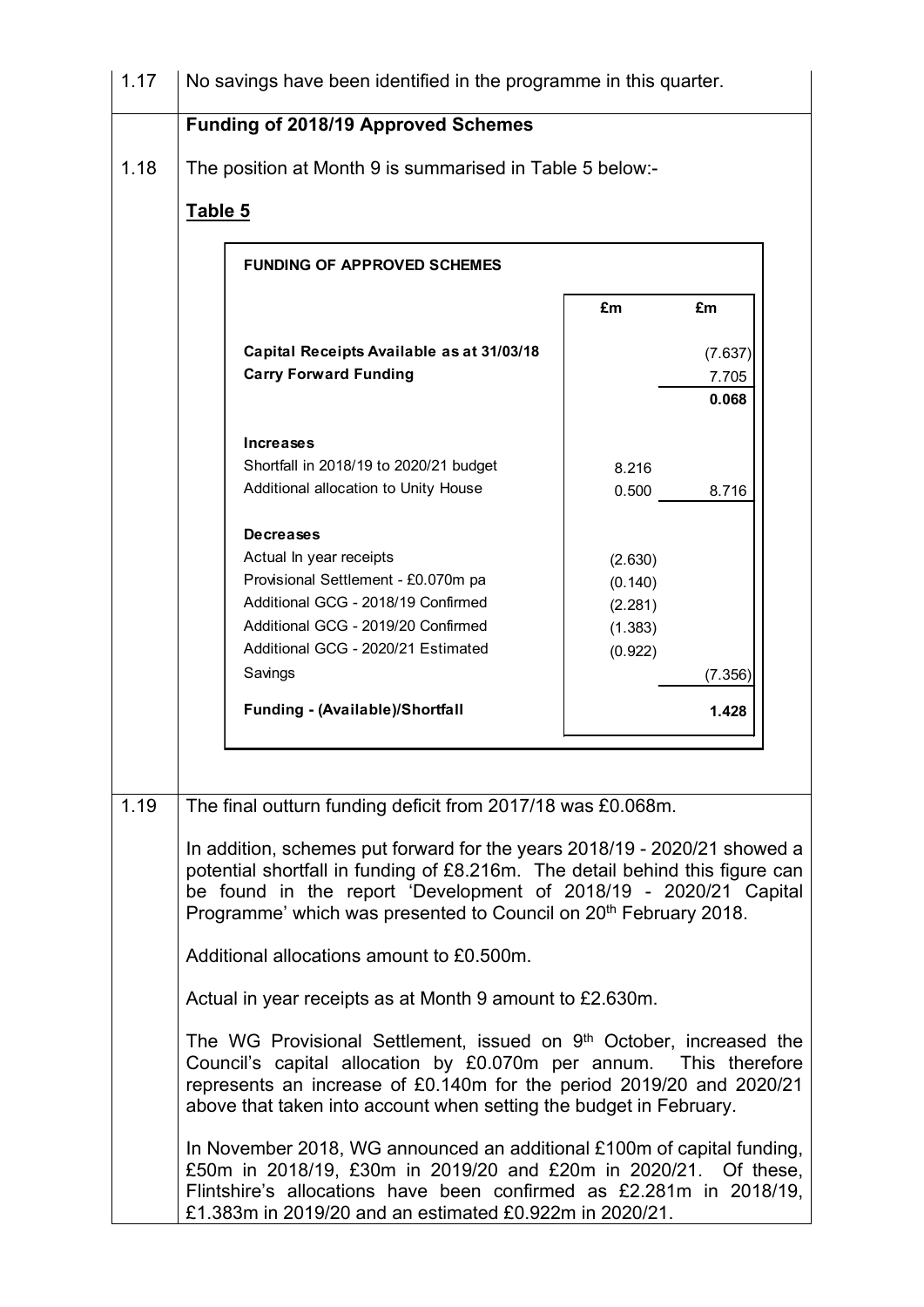|      | Taken together this indicates a current funding shortfall of £1.428m over the<br>3 year period, prior to the realisation of additional capital receipts and/or<br>other funding sources.                                                                                                                             |                                                                            |                                                                                 |                                                                    |  |  |
|------|----------------------------------------------------------------------------------------------------------------------------------------------------------------------------------------------------------------------------------------------------------------------------------------------------------------------|----------------------------------------------------------------------------|---------------------------------------------------------------------------------|--------------------------------------------------------------------|--|--|
| 1.20 | <b>Investment in County Towns</b>                                                                                                                                                                                                                                                                                    |                                                                            |                                                                                 |                                                                    |  |  |
|      | At its meeting on 12 <sup>th</sup> December 2017, the Council approved a Notice of<br>Motion relating to the reporting of investment in county towns. The extent<br>and format of the reporting was agreed at the Corporate Resources<br>Overview and Scrutiny Committee on 14th June 2018.                          |                                                                            |                                                                                 |                                                                    |  |  |
| 1.21 | Table 6 below shows a summary of the 2017/18 actual expenditure, the<br>2018/19 revised budget and budgets for future years as approved by<br>Council at its meeting of 20 <sup>th</sup> February, 2018. Further detail can be found<br>in Appendix C, including details of the 2018/19 spend to Month 9.<br>Table 6 |                                                                            |                                                                                 |                                                                    |  |  |
|      | <b>INVESTMENT IN COUNTY TOWNS</b>                                                                                                                                                                                                                                                                                    |                                                                            |                                                                                 |                                                                    |  |  |
|      |                                                                                                                                                                                                                                                                                                                      | 2017/18<br>Actual<br>£m                                                    | 2018/19<br><b>Revised</b><br><b>Budget</b><br>£m                                | $2019 -$<br>2021<br><b>Budget</b><br>£m                            |  |  |
|      | Buckley / Penyffordd<br>Connah's Quay / Shotton<br>Flint / Bagillt<br>Holywell / Caerwys / Mostyn<br>Mold / Treuddyn / Cilcain<br>Queensferry / Hawarden / Sealand<br>Saltney / Broughton / Hope<br>To Be Confirmed<br>Total                                                                                         | 1.062<br>8.133<br>3.180<br>1.564<br>6.201<br>1.275<br>0.453<br>0<br>21.868 | 5.824<br>16.123<br>2.060<br>3.641<br>1.764<br>4.316<br>0.462<br>3.040<br>37.230 | 2.382<br>0.492<br>0.241<br>0<br>0<br>Ω<br>4.207<br>7.942<br>15.264 |  |  |
| 1.22 | The inclusion of actuals for 2017/18 and approved schemes for future years<br>allows a slightly fuller picture of investment plans. However, expenditure<br>which has occurred in years' prior to 2017/18 has not been included, and<br>the expenditure and budgets reported should be considered in that context.   |                                                                            |                                                                                 |                                                                    |  |  |
| 1.23 | There are two significant factors which increase allocations to particular<br>areas, which are homes developed under the SHARP programme, and new<br>or remodelled schools. The impact of these can be seen in the detail shown<br>in Appendix C.                                                                    |                                                                            |                                                                                 |                                                                    |  |  |
| 1.24 | Some expenditure cannot yet be allocated to specific towns as schemes are<br>not yet fully developed or are generic in nature and not easily identifiable to<br>one of the seven areas. As such schemes are identified the expenditure will<br>be allocated to the relevant area.                                    |                                                                            |                                                                                 |                                                                    |  |  |
| 1.25 | Information on the split between internal and external funding can be found<br>in Appendix C.                                                                                                                                                                                                                        |                                                                            |                                                                                 |                                                                    |  |  |
| 1.26 | In addition to the information contained in Appendix C, there is also<br>considerable capital expenditure on the HRA Welsh Housing Quality                                                                                                                                                                           |                                                                            |                                                                                 |                                                                    |  |  |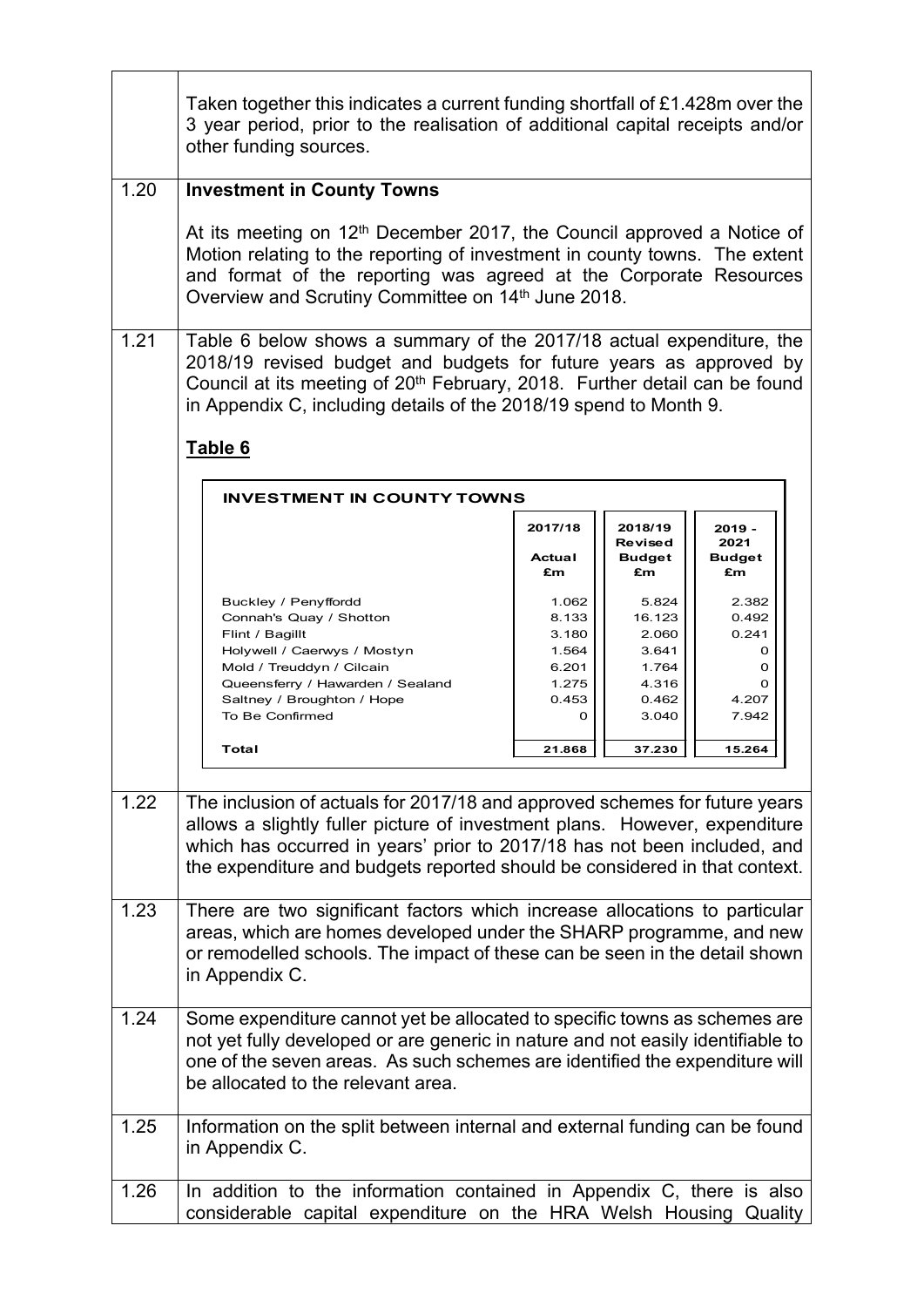Standard (WHQS), which was originally outside the scope of this analysis. A summary is provided in Table 7 below, albeit using a slightly different catchment area basis.

## **Table 7**

| <b>WHQS Programme</b>   |                                |                                |
|-------------------------|--------------------------------|--------------------------------|
|                         | 2017/18<br><b>Actual</b><br>£m | 2018/19<br><b>Budget</b><br>£m |
| Holywell                | 0.250                          | 0.550                          |
| Flint                   | 2.500                          | 3.950                          |
| Deeside & Saltney       | 1.300                          | 4.550                          |
| <b>Buckley</b>          | 2.500                          | 2.150                          |
| Mold                    | 1.500                          | 1.550                          |
| Connah's Quay & Shotton | 5.500                          | 1.050                          |
| <b>Total</b>            | 13.550                         | 13.800                         |

| 2.00 | <b>RESOURCE IMPLICATIONS</b>                                       |
|------|--------------------------------------------------------------------|
| 2.01 | Financial implications - As set out in the body of the report.     |
| 2.02 | Personnel implications - None directly as a result of this report. |

| 3.00         | <b>CONSULTATIONS REQUIRED / CARRIED OUT</b>                    |
|--------------|----------------------------------------------------------------|
| $\vert$ 3.01 | No consultation is required as a direct result of this report. |

| 4.00 | <b>RISK MANAGEMENT</b>                                                                                                                                                                                                                                                     |
|------|----------------------------------------------------------------------------------------------------------------------------------------------------------------------------------------------------------------------------------------------------------------------------|
| 4.01 | At this stage in the financial year and given the size and complexity of<br>schemes within the programme, it is considered that the level of spend<br>against budget is appropriate and poses no risk or negative impact for the<br>Council e.g. loss of external funding. |

| 5.00 | <b>APPENDICES</b> |
|------|-------------------|
|      |                   |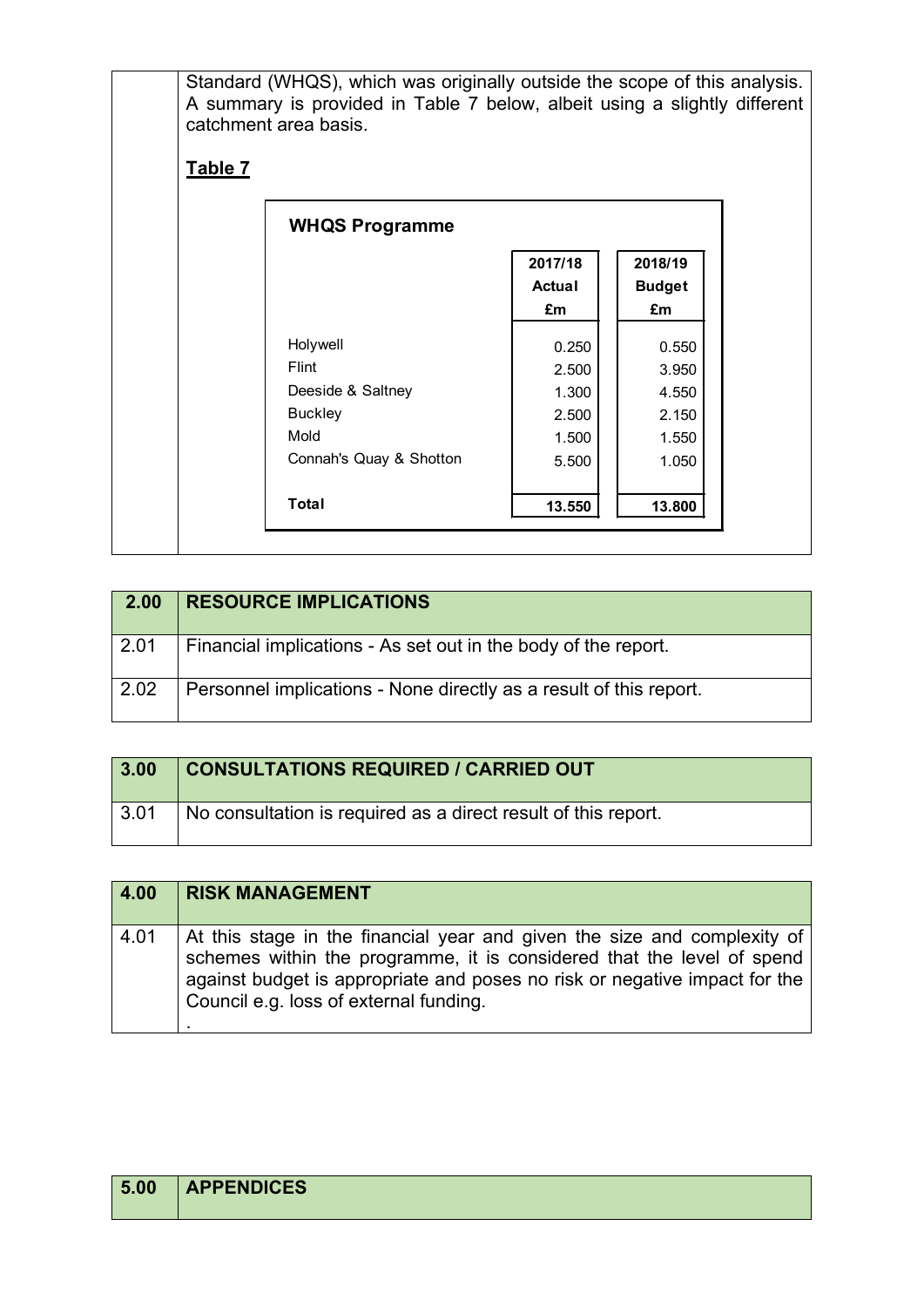| 5.01 | Appendix A: Capital Programme - Changes during 2018/19 |
|------|--------------------------------------------------------|
| 5.02 | Appendix B: Variances                                  |
| 5.03 | Appendix C: Investment in Towns                        |

| 6.00 |                                              | <b>LIST OF ACCESSIBLE BACKGROUND DOCUMENTS</b>    |
|------|----------------------------------------------|---------------------------------------------------|
| 6.01 | Capital Programme monitoring papers 2018/19. |                                                   |
|      | <b>Contact Officer:</b>                      | <b>Andrew Elford</b><br>Accountant                |
|      | Telephone:<br>E-Mail:                        | 01352 702291<br>andrew.j.elford@flintshire.gov.uk |
|      |                                              |                                                   |

| 7.00 | <b>GLOSSARY OF TERMS</b>                                                                                                                                                                                                                                                                |
|------|-----------------------------------------------------------------------------------------------------------------------------------------------------------------------------------------------------------------------------------------------------------------------------------------|
| 7.01 | <b>Budget Re-profiling:</b> Capital schemes are very dynamic and a number of<br>factors can influence their timing and funding. Budget re-profiling assures<br>that the correct resources are available in the correct accounting period to<br>finance the actual level of expenditure. |
|      | Capital Expenditure: Expenditure on the acquisition of non-current<br>assets or expenditure which extends the useful life of an existing asset                                                                                                                                          |
|      | <b>Capital Programme:</b> The Council's financial plan covering capital schemes<br>and expenditure proposals for the current year and a number of future years.<br>It also includes estimates of the capital resources available to finance the<br>programme.                           |
|      | <b>Capital Receipts:</b> Receipts (in excess of £10,000) realised from the<br>disposal of assets.                                                                                                                                                                                       |
|      | Carry Forward: Carry forward occurs when schemes due to be completed<br>in a given financial year are delayed until a subsequent year. In this case<br>the relevant funding is carried forward to meet the delayed, contractually<br>committed expenditure.                             |
|      | <b>CERA: Capital Expenditure charged to Revenue Account.</b> The Council is<br>allowed to use its revenue resources to fund capital expenditure. However<br>the opposite is not permissible.                                                                                            |
|      | <b>Council Fund (CF):</b> The fund to which all the Council's revenue and capital<br>expenditure is charged.                                                                                                                                                                            |
|      | Housing Revenue Account (HRA): The fund to which all the Council's<br>revenue and capital expenditure relating to its housing stock is charged.                                                                                                                                         |